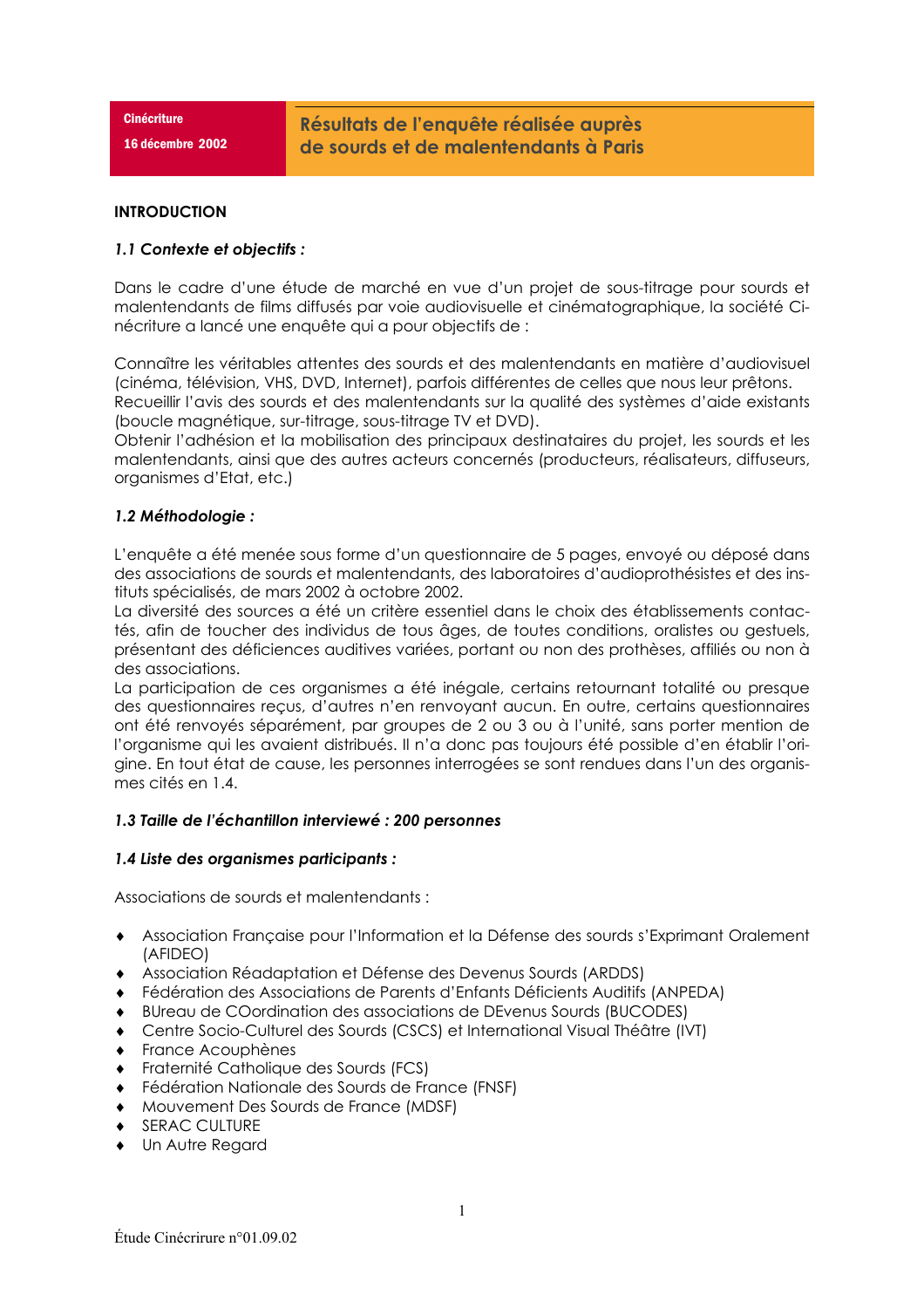Laboratoires d'audioprothésistes

- Laboratoire de Correction Auditive (LCA)
- Laboratoire Entendre
- M. Bernard Azema  $\blacktriangle$
- $\bullet$  M Patrick Garcia

Instituts d'enseignement :

- Institut Baguer
- Cours Morvan
- Amicale des Anciens Elèves de l'Institut Baguer

Instituts de langues :

- Association pour la promotion et le développement du Langage Parlé Complété (ALPC)
- Académie de la Langue des Signes Française (ALSF)

# 2. PROFIL DES PERSONNES INTERROGEES

(1) Dont 75% sont sourds de naissance (58,3% sont appareillés ou implantés et 16,7% ne le

| Age          | Répartition de la<br>population en % | Par catégorie<br>d'âge                  | Catégorie<br>Socioprofessionnelle | 22 <sub>o</sub><br>30 ans | 31 <sub>d</sub><br>55 ans | + de<br>55 ans |
|--------------|--------------------------------------|-----------------------------------------|-----------------------------------|---------------------------|---------------------------|----------------|
| 11 à 17      | 7,3%                                 | 33,3% de<br>Moins de 21 ans<br>37,4% de | Étudiants                         | 12%                       |                           |                |
| 18 à 21      | 26%                                  |                                         | <b>Travailleurs</b>               | 32%                       | 85,7%                     | 9,7%           |
| 22 à 30      | 20,3%                                |                                         | Au chômage                        | 8%                        |                           |                |
| 31 à 55      | 17.1%                                | 22 à 50 ans                             | <b>Retraités</b>                  |                           |                           | 51,6%          |
| 56 et plus   | 25,2%                                | 25,2%                                   | Sans réponse                      | 48%                       | 14,3%                     | 38,7%          |
| Sans mention | 4,1%                                 | 56 ans et plus                          |                                   | (1)                       |                           | (2)            |

sont pas) et ont probablement des difficultés à s'insérer dans la vie active.

(2) Dont 75% ont plus de 65 ans, et ne sont plus concernés par la vie active (au niveau professionnel).

## 2.1 Intensité de la surdité et appareillage

|                      | Intensité du handicap | Appareillage        |       |  |
|----------------------|-----------------------|---------------------|-------|--|
| Sourds de naissance  | 43.9%                 | Prothèses auditives | 77.2% |  |
| Devenus sourds       | 26,8%                 | Implant             | 7,3%  |  |
| <b>Malentendants</b> | 28,5%                 | Sans aide           | 14,7% |  |
| Sans réponse         | 0,8%                  | Sans réponse        | 0,8%  |  |

Les personnes présentant une déficience auditive acquise (devenus sourds et malentendants) forment donc 55,3% de la population interrogée, et celles atteintes d'une surdité de naissance (on considère en général comme telle une surdité prélinguale), 43,9%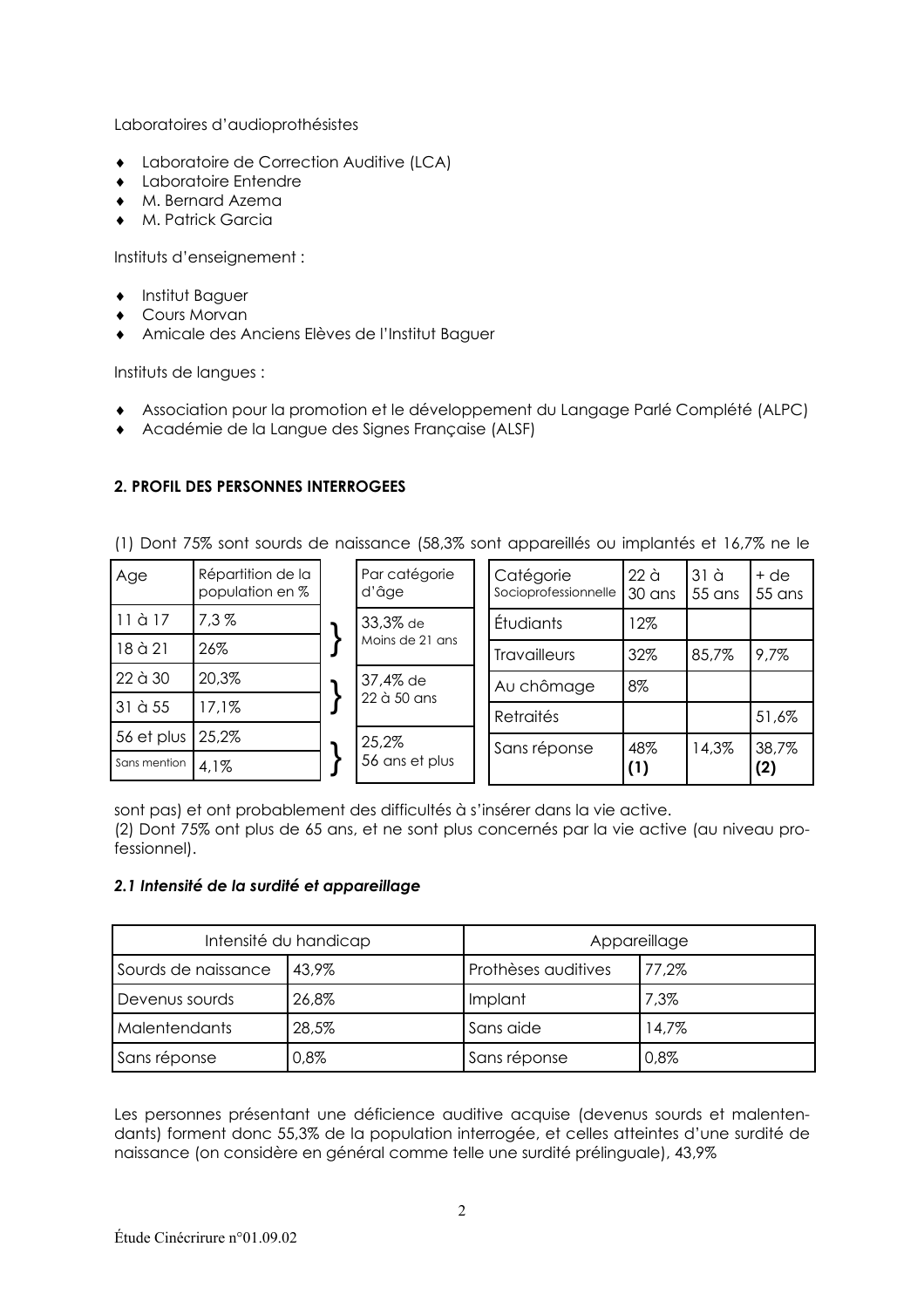La gravité du handicap a été laissée à l'appréciation de la personne concernée. Aucune évaluation de la perte d'audition n'a été mentionnée dans la question. Or, la frontière entre "devenu sourd" et "malentendant" n'est pas toujours très nette. Ainsi, une personne souffrant d'une perte d'audition de 80 décibels par exemple aura pu répondre "devenu sourd" aussi bien que "malentendant". Cela explique d'ailleurs pourquoi 51,5% des devenus sourds ont plus de 55 ans, beaucoup présentant une "malentendance" plus ou moins profonde. On retiendra donc que si 84,5% des sourds et malentendants interrogés sont appareillés (prothèses ou implant), l'équipement auditif ne peut remplacer l'audition "normale" ni quérir une déficience auditive. Cela expliquera, dans le chapitre sur le cinéma, le pourcentage élevé de sourds et malentendants souhaitant bénéficier d'un système de sous-titrage adapté à leur surdité, le port de prothèses ou la présence d'une boucle magnétique ne suffisant pas à pallier leur handicap.

### 2.2 Appartenance à une association

A la question "appartenez-vous à une association?"

52.9% ont répondu oui 26.8% ont répondu non 20,3% n'ont pas répondu

## 2.3 Mode de communication

|                           | français parlé | lecture labiale | lecture labiale<br>et LPC | LSF  |
|---------------------------|----------------|-----------------|---------------------------|------|
| français parlé            | 13%            | 28,5%           | 10,6%                     | 6,5% |
| lecture labiale           | 28,5%          | 4,1%            | 2,4%                      | 4,1% |
| lecture labiale<br>et LPC | 10,6%          | 2.4%            | 2,4%                      | 4,9% |
| LSF                       | 6,5%           | 4,1%            | 4,9%                      | 4,9% |

Comment lire ce tableau ? Le nombre donné pour une case correspond au pourcentage d'individus utilisant les modes de communication inscrits dans la colonne et la ligne correspondantes. Par exemple, à l'intersection de la ligne "francais parlé" et de la colonne "français parlé", on lit 13% : cela signifie que 13% des personnes interrogées utilisent le francais parlé seul (tous d'ailleurs sont appareillés). A l'intersection de la liane "francais parlé" et de la colonne "lecture labiale", on lit 28, 5% : cela signifie que 28, 5% des personnes interrogées utilisent le français parlé associé à la lecture labiale.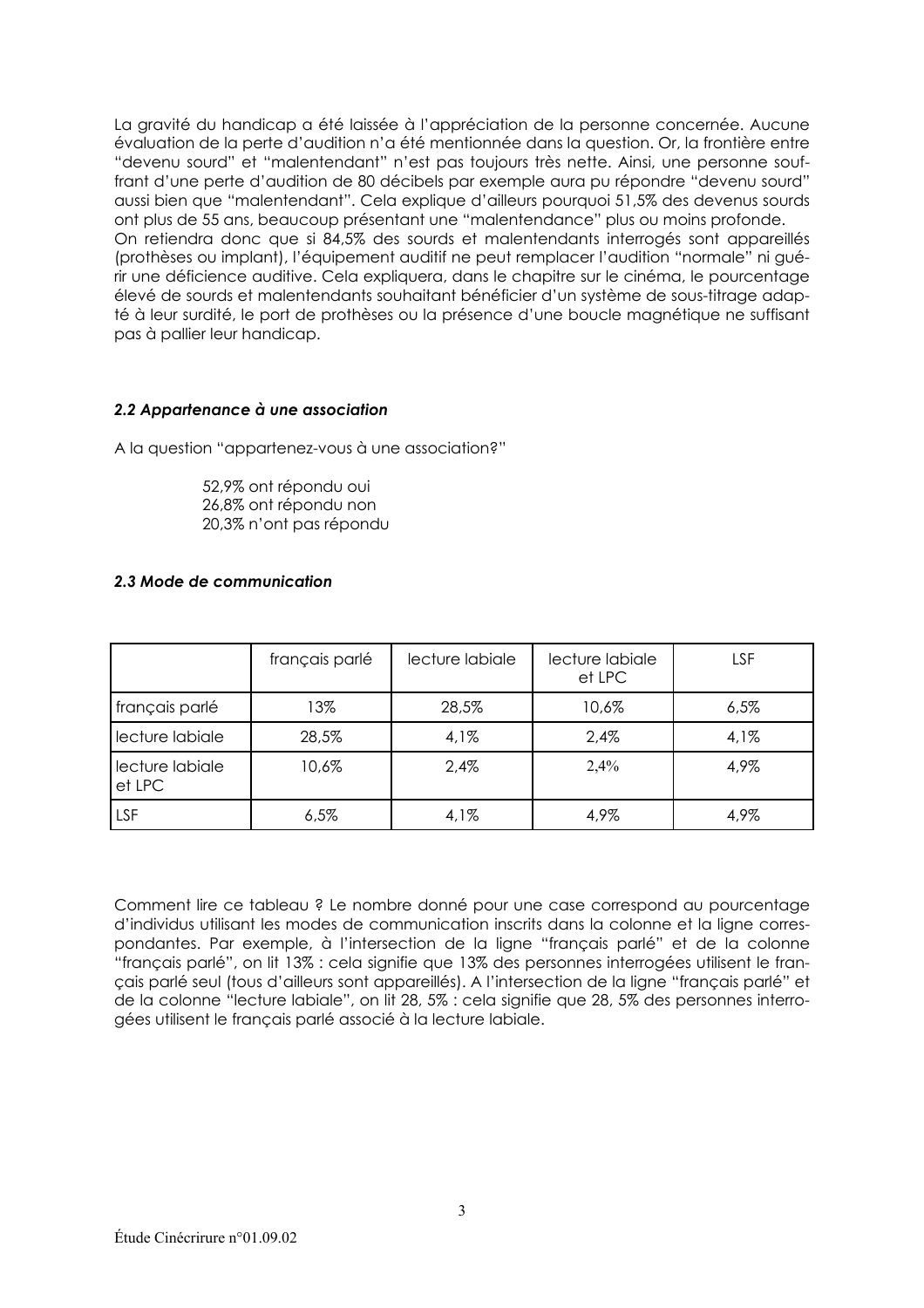## **3. VIE CULTURELLE**

## 3.1 La télévision

La presque totalité des personnes interrogées regardent la télévision, puisque une seule a répondu par la négative. Les chaînes les plus regardées sont TF1 (83,8%), France 2 (83%), et France 3 (77,9%), précédant la Cing-Arte (61%), M6 et les autres chaînes (câble ou satellite)  $(54.2\%)$ .

La majorité des spectateurs se disent heureux de l'existence du sous-titrage pour sourds et malentendants, mais les critiques envers ce sous-titrage sont nombreuses : seuls 15,3% sont entièrement satisfaits de ce sous-titrage. Les critiques qui reviennent le plus souvent sont les suivantes :

out d'abord, le volume des émissions sous-titrées est très insuffisant : beaucoup de personnes demandent que la totalité des programmes soient sous-titrés.

Le choix des émissions sous-titrées n'est pas toujours pertinent ; il n'y a pas assez de documentaires, de reportages, d'émissions culturelles ("Ca se discute", "Capital", "Droit de savoir", "Zone interdite", "Campus", etc.); les bulletins d'information devraient être sous-titrés systématiquement, ainsi que les publicités.

I la qualité du sous-titrage est médiocre ; outre les fautes d'orthographe, certains spectateurs trouvent les sous-titres trop résumés, et souhaiteraient avoir le texte intéaral, alors aue d'autres les trouvent trop rapides à lire.

bes problèmes de retransmission, notamment en province ; si la réception n'est pas parfaite, certaines lettres, voire certains mots ou phrases n'apparaissent pas, et le sous-titre devient alors illisible.

## 3.2 Les supports audiovisuels, VHS, DVD

La majorité des déficients auditifs regardent des programmes français ou étrangers sur VHS ou sur DVD.

75,6% des personnes interrogées regardent des VHS, 55,3% regardent des DVD et 17,1% ne reaardent ni VHS ni DVD.

Sur les 17,1% de personnes ne regardant ni VHS ni DVD, 19% ne vont jamais au cinéma, 28,6% y vont moins de 4 fois par an, 42,9% y vont entre 4 et 12 fois et 9,5% y vont plus de 12 fois, et toutes regardent la télévision. Ce ne sont donc par forcément des individus coupés du monde audiovisuel puisque 81% fréquentent tout de même les salles de cinéma. On peut supposer qu'ils ne trouvent pas de produits adaptés à leur handicap. Il s'agit en outre à 61,9% de personnes de plus de 55 ans, et à 38, 1% d'adultes entre 21 et 55 ans, aucun jeune de moins de 21 ans n'étant concerné. Le facteur culturel intervient donc certainement, la génération des plus de 55 ans étant moins dépendante des nouvelles technologies. Quelques personnes ont signalé qu'elles trouvaient un magnétoscope ou un lecteur DVD trop encombrant, d'autres qu'elles n'avaient pas le temps de regarder des cassettes et que la télévision leur suffisait.

Les 55,3% de déficients auditifs regardant des DVD sont en effet surtout des jeunes, puisque 52,9% d'entre eux ont moins de 21 ans et 36,8% ont entre 21 et 55 ans, alors que les personnes de plus de 55 ans ne représentent que 10,3%.

Les VHS ou DVD sont plus souvent achetés (57,7%) que loués (34,9%).

Peu de DVD proposent un sous-titrage spécifique pour les sourds et les malentendants. Cependant, 55% des personnes interrogées se disent satisfaites du sous-titrage en français qui leur permet au moins de suivre l'intrique.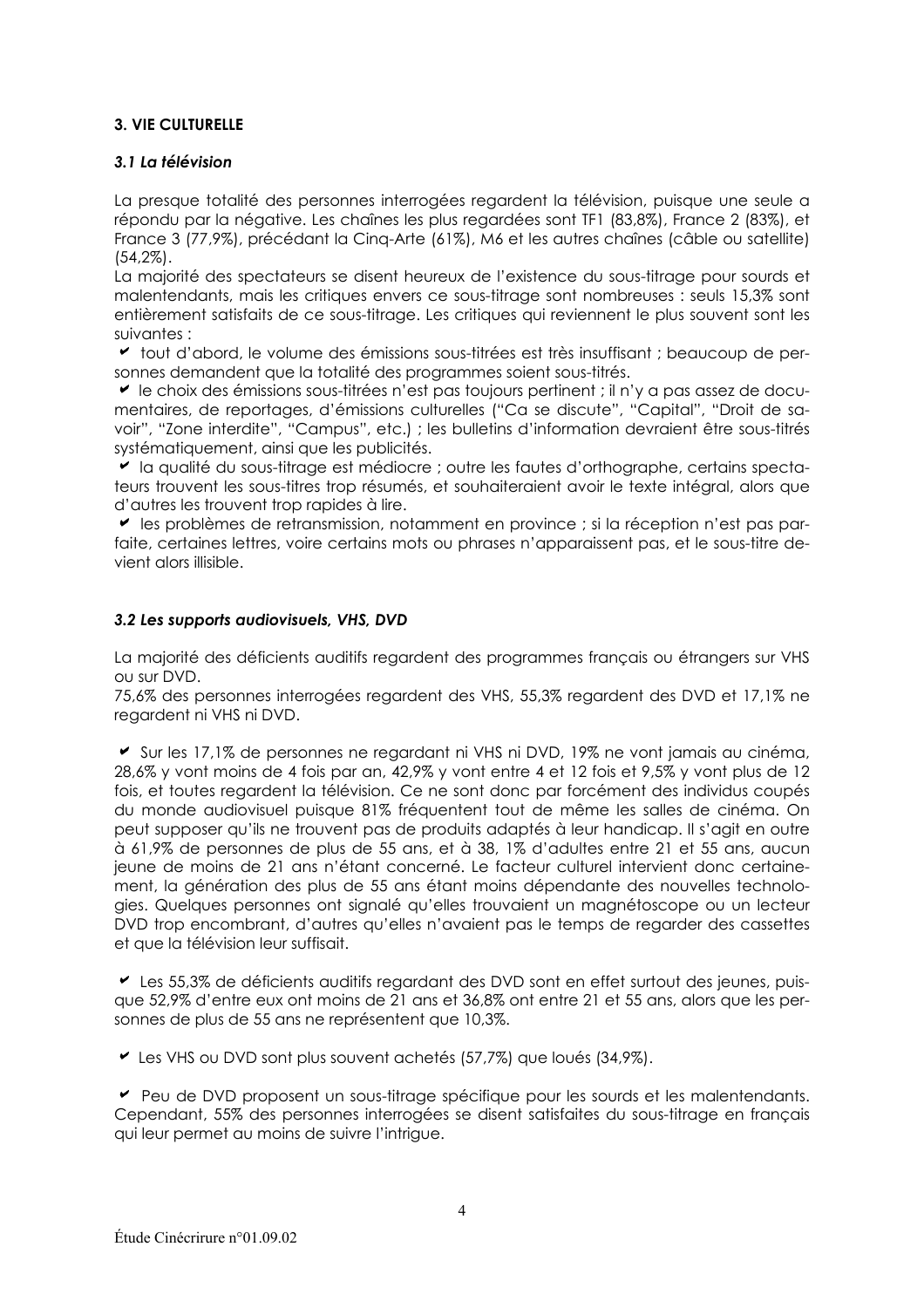A titre d'exemple, sur le catalogue TF1 2002, sur 142 titres proposés, 27 sont des films français ; 4 de ces films proposent un sous-titrage en français, 7 un sous-titrage en français pour sourds et malentendants, et 16 un sous-titrage dans d'autres langues. Sur les 115 films étrangers, qucun n'est sous-titré pour sourds et malentendants.

Sur le catalogue Warner Bros, tous les films proposés offrent un sous-titrage pour sourds et malentendants en anglais.

Parmi un panier de 26 titres pris au hasard, toutes maisons de productions confondues, sur 7 films francais, tous proposent un sous-titrage classique en francais, mais un seulement offre un sous-titrage en français pour sourds et malentendants ; sur les 19 autres films étrangers, 8 sont sous-titrés en anglais pour sourds et malentendants.

## 3.3 Spectacles

64,2% des personnes interrogées disent se rendre à des spectacles, tous genres confondus (théâtre, opéra ou autre), tandis que 31,7% n'y vont pas (et 4,1% n'ont pas répondu).

Parmi les systèmes d'aide existants, au théâtre ou à l'opéra, le sur-titrage défilant arrive en tête avec 39% des préférences, suivi par la LSF avec 11%, et le sur-titrage sur écran individuel avec 9%.

Quelques remarques intéressantes ont été relevées :

En ce aui concerne les écrans individuels, il est très difficile et très fatiaant de reagrater successivement la scène et l'écran.

En ce qui concerne les pièces adaptées en LSF, il faudrait faire des tarifs préférentiels, car il faut être obligatoirement près de la scène pour voir les interprètes. On rencontre le même problème quand on pratique la lecture labiale.

Il y a peu de séances adaptées pour les sourds et malentendants, voire aucune dans certaines villes de province, et il faut prévoir très longtemps à l'avance (par rapport à une sortie cinéma par exemple).

Les spectacles adaptés pour les sourds et malentendants sont souvent mal signalés dans la presse.

### **4. LE CINEMA**

### 4.1 Fréquentation annuelle des salles par tranche d'âge

|                 | jamais  | rarement<br>moins de 4 fois | de temps en temps<br>de 4 à 12 fois | souvent<br>plus de 12 fois |
|-----------------|---------|-----------------------------|-------------------------------------|----------------------------|
| moins de 21 ans | $0\%$   | 9,8%                        | 61%                                 | 29,2%                      |
| de 21 à 55 ans  | $0\%$   | 30,4%                       | 52,2%                               | 17,4%                      |
| plus de 55 ans  | $9.7\%$ | 48,4%                       | 29%                                 | 12,9%                      |

Chez les moins de 55 ans, tout le monde va au cinéma, et même de façon régulière, puisque 90,2% s'y rendent plus de 4 fois par an chez les moins de 21 ans, et 69,6% chez les 22-55 ans. Chez les personnes plus âgées, plus nombreuses sont celles qui vont souvent au cinéma (12,9%) que celles qui n'y vont jamais (9,7%).

Toutes tranches d'âge confondues, 58% des sourds et malentendants vont au cinéma plus de 4 fois par an. La moyenne nationale de 3 films par an, donnée par le CNC, semble donc déjà dépassée.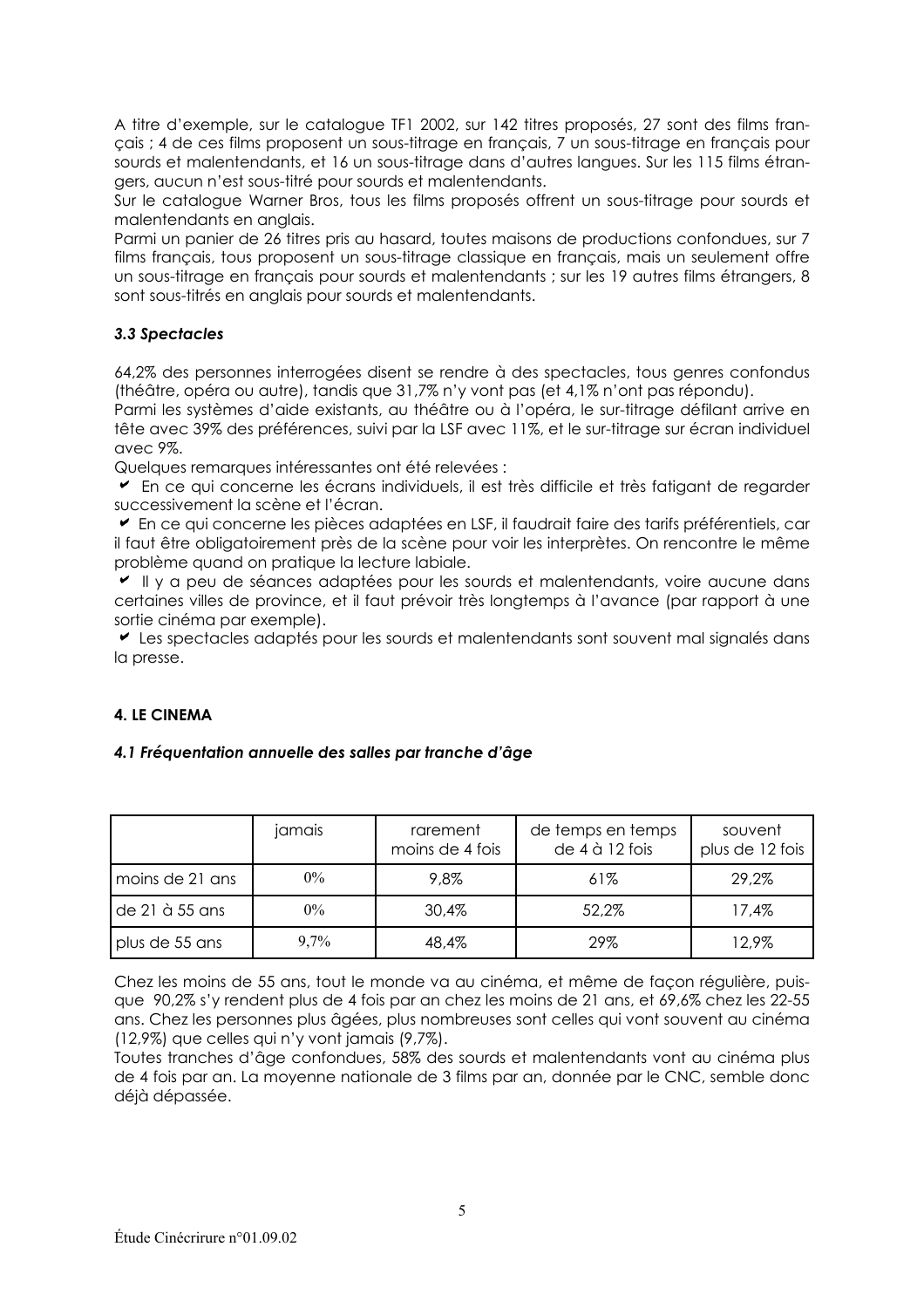## 4.2 Aides à la compréhension souhaitées

Parmi les personnes allant au cinéma :

► 89% vont voir des films étrangers en version originale sous-titrée. 71% de ces personnes se disent satisfaites de ce sous-titrage (pour les personnes non appareillées ou présentant une surdité profonde et qui ne peuvent donc bénéficier d'aides telles que la boucle magnétique, ce sont les seules versions auxquelles elles ont accès). Les 29% qui se disent insatisfaites déplorent le manque d'informations sur les bruits, l'absence de couleurs qui aident à la compréhension, le centrage du sous-titre qui ne permet pas de savoir quel personnage parle, ainsi que la trop grande rapidité du sous-titrage qui ne leur permet pas de tout lire, ou bien au contraire le caractère trop succinct des sous-titres, trop résumé. D'autres font état de fautes d'orthoaraphe ou de syntaxe.

En tout état de cause, beaucoup de personnes ont rajouté en commentaire (ne répondant pas directement à une question) leur tristesse de ne pouvoir aller au cinéma voir des films français et leur sentiment de se sentir ainsi exclu d'un événement social collectif. Devant la fréquence de ces remarques, nous avons regretté de ne pas les avoir interrogées sur le cinéma francais en particulier.

■ 83% souhaitent pouvoir bénéficier d'un système d'aide à la compréhension des films mieux adapté à leur handicap. Parmi elles, les préférences se répartissent ainsi :

| un sous-titrage spécifique<br>comme à la télévision                              | 84.3% |
|----------------------------------------------------------------------------------|-------|
| un sur-titrage défilant au-dessus<br>de l'écran comme au théâtre<br>ou à l'opéra | 12,7% |
| la boucle magnétique                                                             | 14,7% |
| la liaison infrarouge                                                            | 4,9%  |
| sans opinion<br>sur le procédé choisi                                            | 5.9%  |

La somme de ces pourcentages est supérieure à 100 car certains souhaiteraient bénéficier de plusieurs systèmes à la fois ou sergient satisfaits par l'un ou l'autre des procédés sans préférence. Ainsi, sur les 84,3% d'individus qui veulent un sous-titrage spécifique, 9,3% demandent aussi la boucle magnétique, et 10,5% sergient également satisfaits par un sur-titrage ; les 4.9% intéressés par la ligison infrarouge demandent tous un sous-titrage ou un sur-titrage associé.

### 4.3 Mode de diffusion

Il s'agissait de savoir si la préférence allait à la diffusion des films (assortis d'une aide à la compréhension) dans différents cinémas à des séances spéciales ou bien dans un cinéma particulier à toutes les séances.

Parmi les personnes interrogées allant au cinéma, 56,1%, préfèrent la première solution, répartis à peu près également entre les différentes tranches d'âge, 30,1% choisissent la deuxième solution, (dont 64,8% ont moins de 25 ans), et 16,8% ne se sont pas prononcées ; sur les 82,2% ayant répondu, 16,2% ont coché indifféremment l'une ou l'autre des solutions.

La majorité des 30,1% de personnes souhaitant voir des films sous-titrés dans un cinéma qui leur sergit réservé sont donc des jeunes de moins de 25 ans, qui gimergient avoir un endroit spécifique où ils pourraient se retrouver entre personnes partageant le même handicap.